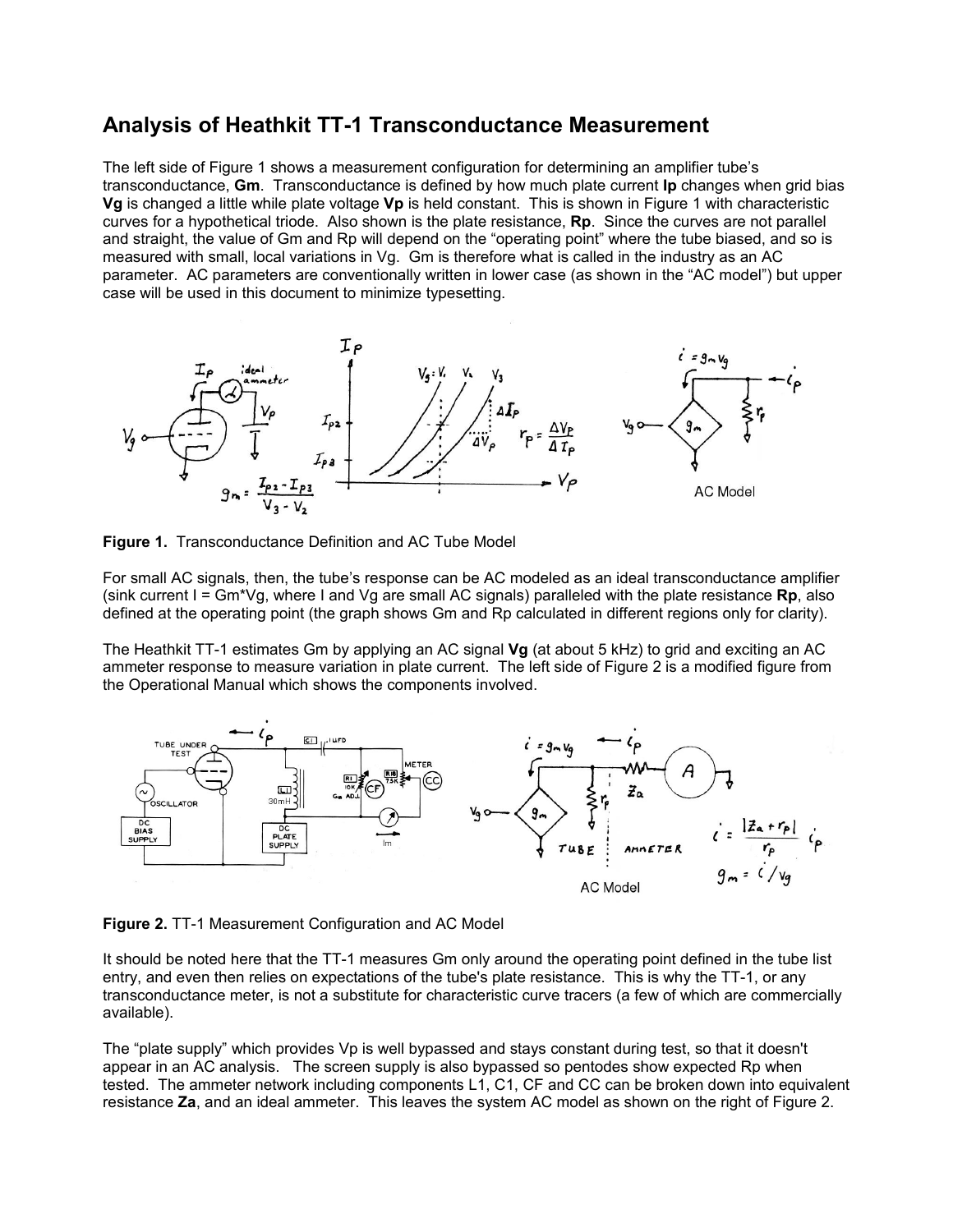Rheostat CF, of resistance **Rcf**, is an internal scaling shunt to calibrate the ammeter. "CC" is the front panel "METER" control, with resistance **Rcc**, to scale the ammeter response for particular tubes. The ammeter resistance will be called **Rm**, through which AC current **Im** flows. Coil L1 has an imaginary impedance of magnitude **Xl**, which will make complex analysis necessary. Calculating Za is a lot easier without C1, and it turns out that ignoring C1 incurs only a minor error if METER is kept below a value of 40. This will be looked at later.

Ignoring C1, and seeing that the equivalent ammeter has zero resistance, Za and Rp are in parallel. This makes the circuit, including Rp, simply four parallel branches. The admittances of the branches simply add to yield a total complex admittance Y, the real and imaginary parts Yr and Yi being:

 $Yr = 1/Rp + 1/RCf + 1/(Rcc + Rm)$  $Yi = 1/Xl$ 

and the magnitude of the total being:

 $Y =$  sqrt ( $Yr^2 + Yi^2$ ),

where "sqrt" is the square root operator.

The fraction of current which goes through the ammeter is the ratio of the admittance of the meter branch, which is 1/(Rcc + Rm), to the magnitude of total admittance, so that

$$
I = Gm * Vg = Im * Y * (Rcc + Rm),
$$

 $Gm = Im * Y * (Rcc + Rm) / Vg$  (1)

Therefore, the TT-1 has to assume a value for Rp to estimate Gm. It turns out that Rp doesn't have much of an effect when larger than a few Kohms (as is usually the case), and hopefully anything that greatly affects Rp will already cause abnormal Gm measurements.

Let's look closer at the terms that figure in equation (1):

Rp has to be manually measured or taken from tube data at the same operating point and configuration as it is tested in the TT-1. Many tubes are not tested in amplifier configuration on the TT-1 (such as "Whole Tube" tests) and it's possible that some pentodes may be tested in triode mode (Vp to both plate and screen grid).

Rcf: Control CF has a maximum value of 10K and measured 6.15K in the instrument studied after calibration.

Rcc: Control CC has a 7.5K linear taper and is marked from numbers 0 to 50 on the METER knob, where 50 yields Rcc = 0. Values close to 50 (e.g. more than 45) should be avoided as the pot taper becomes inaccurate due to end-of-turn dead zone (**Note**: the METER knob should be set to read 50 at the point where the meter needle stops rising when increased, as in the calibration instructions), touchy meter response and the effect of C1 becoming significant (see note on ignoring C1 below). In terms of the METER knob value, then, Rcc =  $0.15 * (50 - \text{METER})$  Kohms.

Rm: For the ammeter, AC tests show that it looks resistive and is not sensitive to test frequency (up to 15 kHz, anyway). It's a bit nonlinear, however (given its internal diode rectification), so that for meter readings around 500, it looks like a 2 Kohms, and for a reading of 3,000, it's 750 ohms. For the range of 1,000 to 2,000 however, it looks pretty close to 1000 ohms (within 15%). Probably because of this, the tube tables are set up so that most reject points (R.P.) are between readings of 1,000 and 2,000. For analysis, then, the meter resistance **Rm** is considered 1,000 ohms. The ammeter has an AC full scale of about 1 milliamp where it reads 3 millimhos, so Im = Reading/3.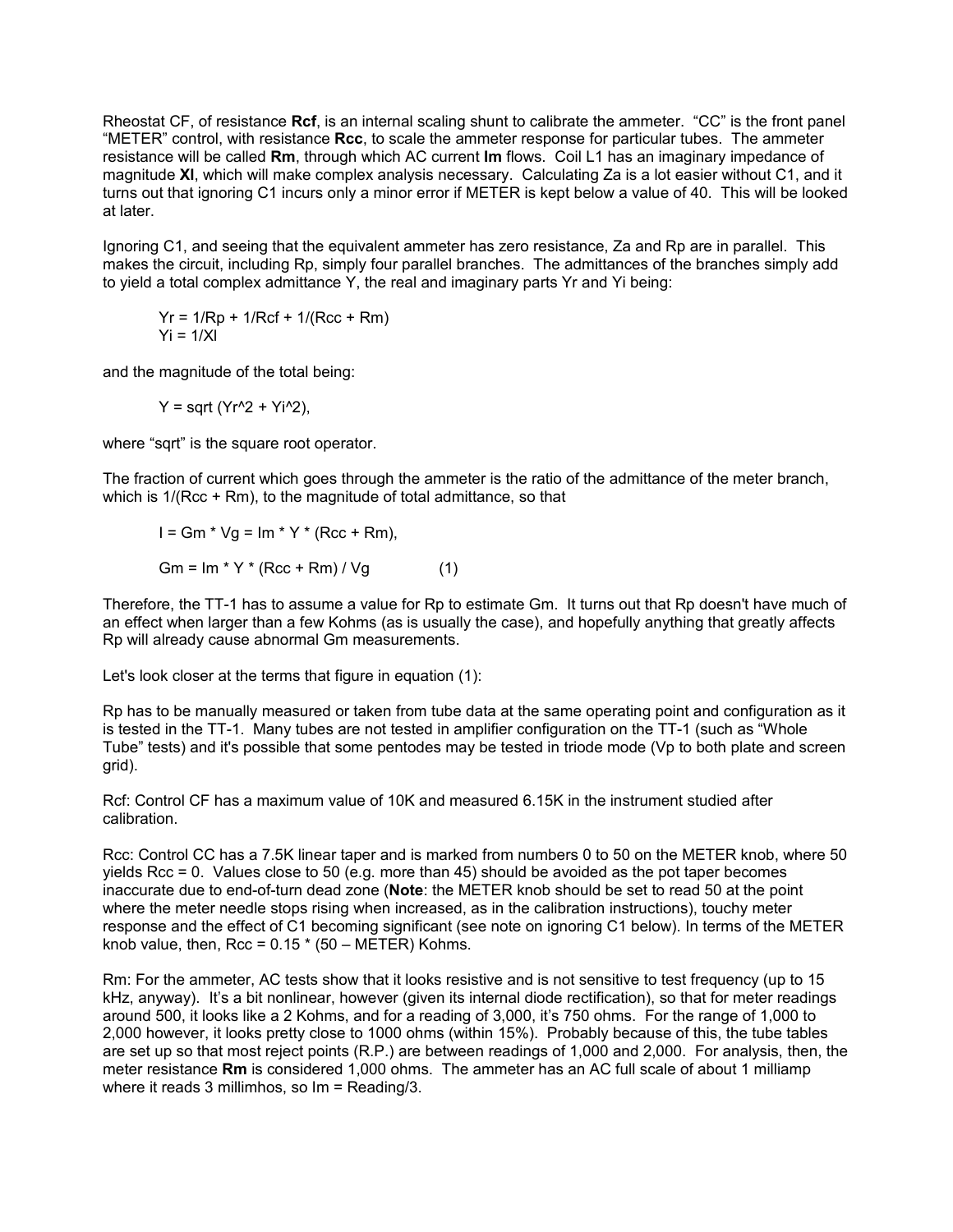Yi: If Vg is sinusoidal, coil impedance Xl = 2\*pi\*frequency\*inductance. The coil on the TT-1 tested measured about 30mH at audio frequencies, and this should be the case for other TT-1s as well. The source frequency on the TT-1 studied was about 7 kHz, making XI about  $2j^*pi^*7K^*0.03 = 1320j$  ohms. This makes Yi = 0.76 millimhos for this TT-1. In general, Yi = 5.3/F millimhos, where F is the frequency of signal Vg in kHz.

Vg: An actual oscilloscope trace of grid signal Vg shown in Figure 3 looks anything but sinusoidal and it appears that this is the intended signal shape! Not only is its rms value difficult to measure but its strong harmonics will also contribute significantly to the meter response in a tough to calculate way. Since the circuit is linear, however, this will translate into a calibration factor **K** (to be determined experimentally) which won't change with instrument settings. SIG settings of 1, 2, 4 and 8 correspond to Vg of 2, 1, 0.5 and 0.25V rms nominal, so that after including K,  $Vg = 2*K/SIG$ .



Grid Signal (set at 1)

**Figure 3.** TT-1 Transconductance Test Grid Signal

Applying the equivalences for the meter and Vg to equation (1):

Gm = Reading  $*$  K  $*$  SIG  $*$  Y  $*$  (Rcc + Rm) / 6 = Reading \* Me, so that

**Me** = K \* SIG \* Y \* (Rcc + Rm) / 6

is the estimated multiplier that, when applied to the meter reading, you'd expect to give an accurate reading of the transconductance. This should correspond to the multipliers, **M**, given in the TT-1 tube lists.

An aside on why C1 can be ignored: A full network calculation shows that the presence of C1=0.1uF (compared to a short) increases the meter current about 14%, 5% and 3% for METER=50, 40 and 30 respectively, and that this is not too sensitive to test frequency. In fact, percent error fits pretty close to 80/ (57 – METER). This is splitting hairs, though, and including this has little effect on final results. Given uncertainty in Rm and Vg, and given that METER values above 45 are avoided, this constitutes an error of around 5%, which can be considered part of K. Another reason to avoid METER settings above 45 is that the exact pot value becomes inaccurate and touchy near it's high extreme.

To recap, then, for the TT-1 studied:

Gm = Reading \* Me (micromhos) Me = K  $*$  SIG  $*$  Y  $*$  (Rcc + Rm) / 6, where

K = a constant to be determined from comparison of Me with chart values M.  $Rcc = 0.15 * (50 - METER)$  Kohms Rcf = Value of rheostat CF, measured after calibration (6.15K on studied TT-1)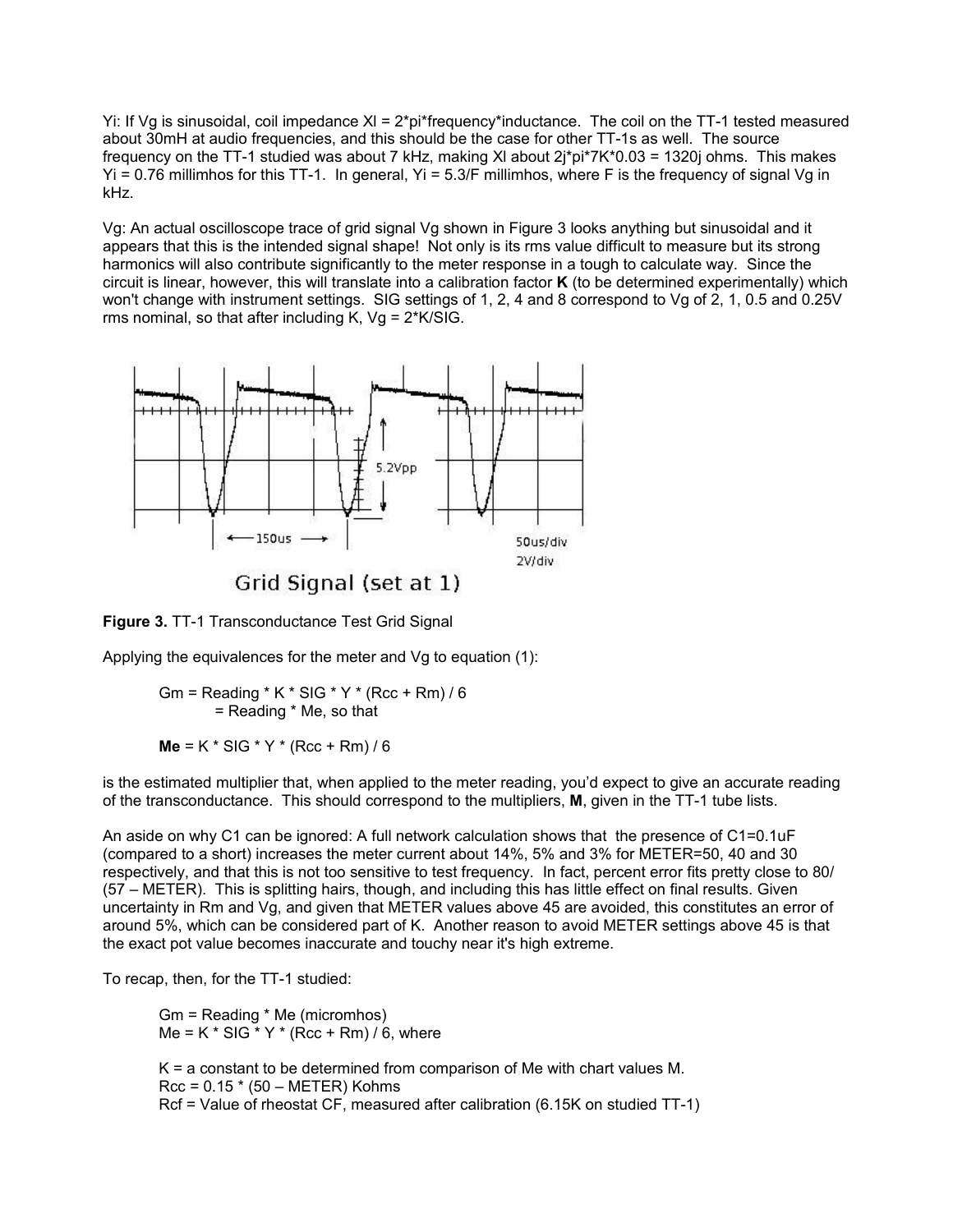$Rm = 1K$  for readings from 1,000 to 2,000

Yi = 5.3/(frequency of Vg in kHz) millimhos (0.76mmhos on studied TT-1)  $Yr = 1/Rp + 1/RCf + 1/(Rcc + Rm)$  $Y = \text{sqrt } (Yr^{2} + Yi^{2}).$ 

Between different TT-1s, it is expected that Rcf, Yi (dependent on frequency of Vg) and K will be different. DETERMINING THESE IS DONE AT THE READER'S OWN RISK. Rcf would be measured directly after calibration (measurement requires desoldering one side of the pot). The frequency of Vg might be measured simply by probing a test socket pin assigned to grid (selector position 5), referenced to a cathode pin (selector position 1). To estimate Yi, it's probably safe to assume that L1 will look about 30mH on all TT-1. K is determined by measuring a well characterized amplifier tube, such as a triode, with well known Gm and Rp, and setting K to make Me = M.

## **Results**

Calibration of the TT-1 studied was verified by ensuring that transconductances measured by the TT-1 and those derived from a "curve-traced" 12AT7 tube showed good agreement (within 5%). This yielded K= 1.6.

The spreadsheet which companions this article, "GmAnalysis.xls", contains TT-1 tube list entries where multiplier M is off by expected multiplier Me by more than a factor of 2 (Me/M > 2 or Me/M < 0.5). At the top of both pages of the worksheet, a heavy bordered box encloses system parameters, such as Rcf, Rm, K, etc. to fiddle with. The first 5 rows are examples of "good" entries (with 6AS7 as an example of very low Rp). Grid and Plate values have been derived to make it easy to find "book" Gm from curves or a catalog. When available, "Book Gm" is listed beside Gm estimated from the tube list (Est. Gm = 1.5 \* R.P. \* M) to see if they match. Several columns have intermediate calculations. The list is sorted in order of the ratio Me/M. Note that Y doesn't change much for normal Rp and METER < 45, which will be convenient for calculations below. Rp = 9K is assumed for triodes and Rp=100K for pentodes when actual values haven't been entered.

Spreadsheet "GmAnalysis" shows that about 8% of the 3000 TT1 tube list entries are suspect because Me and M disagree by a factor of 2 or more. A number of these were resolved when proper Rp values, which turned out to be quite low (below 2K, such as with 6AS7), were entered. Remaining cases might be due to one of the following:

- i) Typos in transcribing from the tube list to the spreadsheet.
- ii) Some tests operate the tube in non-standard modes, such as with heptodes and "whole tube" entries, and probably try to infer Gm in normal operation from this with an implicit factor.
- iii) Similar to ii), test conditions may not reflect some accepted nominal condition, and an implicit factor is applied to derive nominal Gm. For example, large tubes may be measured at below normal plate current (and transconductance), and the multiplier may attempt to estimate nominal Gm from this nonstandard setup.
- iv) R.P. under 1000 corresponds to Rm > 1K (Rm~2K for meter=500) and slightly high Me/M values.
- v) As mentioned in the beginning, AC applied to grid during Gm measurement should be small compared to the DC grid bias. If it is not, the tube grid could be swung positive and/or to cutoff, which will tend to reduce the Gm measurement and require a larger than expected METER value. This probably happens with low Gm tubes tested with DC low bias and SIG=1 setting, yielding low Me/M, and represents the TT1's least capable mode.

Examining several odd Me/M values exposed many errors in Heathkit's tube list. It appears that operating conditions from the tube list mostly match those reported in compilations such as General Electric's "Essential Characteristics". Since this book also lists operational Rp and transconductance values, errors in multipliers are quickly revealed. Since R.P. is set to correspond to 2/3 nominal reading, then the proper multiplier is (2/3)\*Gm/RP. If, for example, R.P. is 1000 and nominal Gm is reported to be 3000, this suggests a multiplier of  $(2/3)$ <sup>\*</sup>Gm/R.P. = x2. If Me/M is also close to 2, this is a very strong indicator of what the multiplier should be.